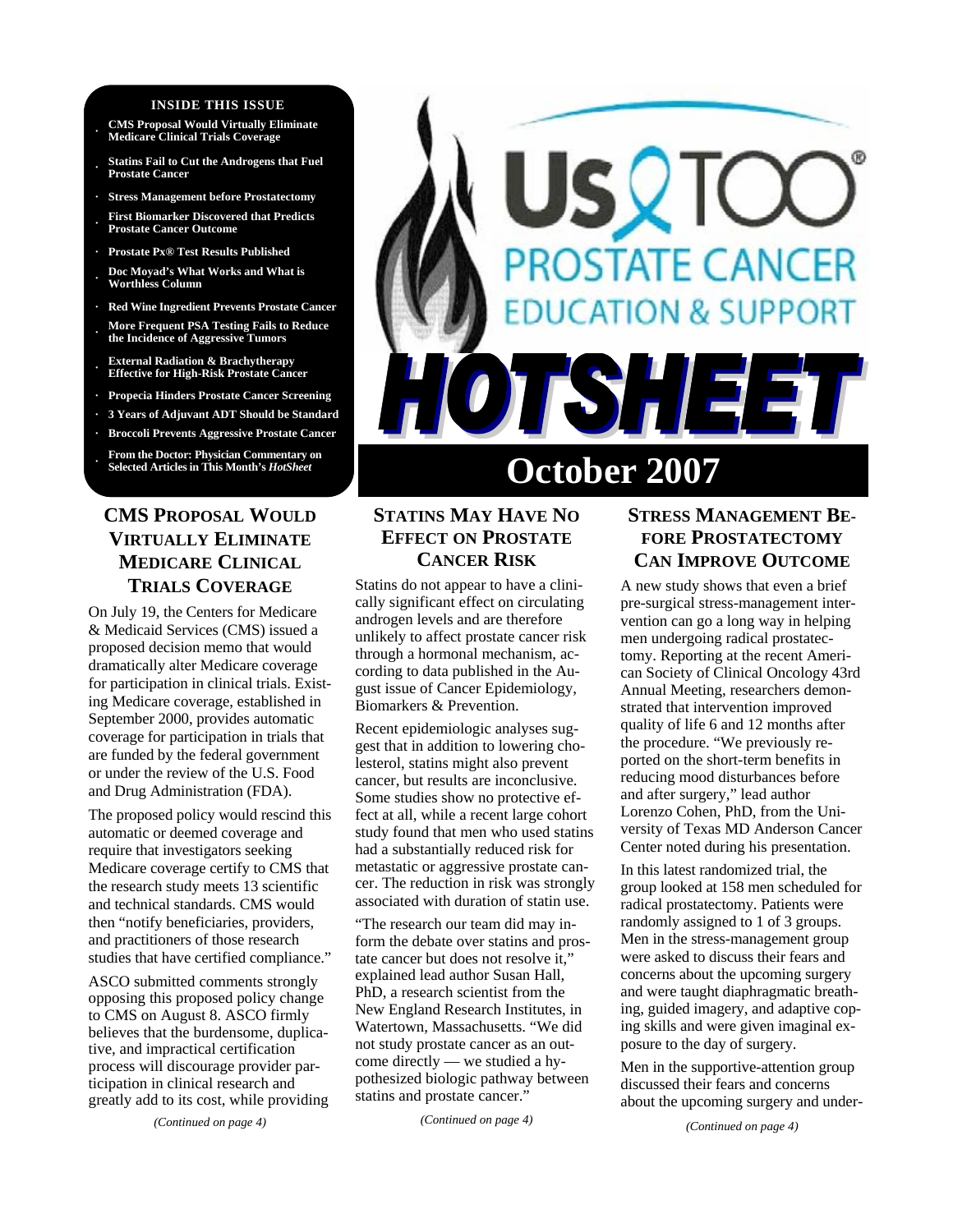#### **PROSTATE CANCER PATIENT SUPPORT - CALL 1-800-80-US TOO, OR GO TO <WWW.USTOO.ORG>**

THIS ISSUE OF THE US TOO PROSTATE CANCER HOTSHEET IS MADE POSSIBLE BY CHARITABLE CONTRIBUTIONS FROM

# **AMGEN Oncology** AstraZeneca

ITEMS CONTAINED IN US TOO PUBLICATIONS ARE OBTAINED FROM VARIOUS NEWS SOURCES AND EDITED FOR INCLUSION. WHERE AVAILABLE, A POINT-OF-CONTACT IS PROVIDED.

*AND PEOPLE LIKE YOU!* 

REFERENCES TO PERSONS, COMPANIES, PRODUCTS OR SERVICES ARE PROVIDED FOR INFORMATION ONLY AND ARE NOT ENDORSEMENTS. READERS SHOULD CONDUCT THEIR OWN RESEARCH INTO ANY PERSON, COMPANY, PRODUCT OR SERVICE, AND CONSULT WITH THEIR LOVED ONES AND PERSONAL PHYSICIAN BEFORE DECIDING ON **ANY** COURSE OF ACTION.

THE INFORMATION AND OPINIONS EXPRESSED IN THIS PUBLICATION ARE NOT RECOMMENDATIONS FOR ANY MEDICAL TREATMENT, PRODUCT SERVICE OR COURSE OF ACTION BY US TOO INTERNA-TIONAL, INC., ITS OFFICERS AND DIRECTORS, OR THE EDITORS OF THIS PUBLICATION. FOR MEDICAL, LEGAL OR OTHER ADVICE, PLEASE CONSULT PROFES-SIONAL(S) OF YOUR CHOICE.

*HOTSHEET* EDITORIAL TEAM: JONATHAN MCDERMED, PHARMD PAMELA BARRETT THOMAS N. KIRK

US TOO INTERNATIONAL STAFF & CONSULTANTS: THOMAS N. KIRK, PRESIDENT AND CEO KAREN BACHER, PROGRAM DIRECTOR PAMELA BARRETT, DEVELOPMENT DIRECTOR TERRI GIBBONS, EXECUTIVE ASSISTANT JAQUELINE KONIECZKA, OFFICE MANAGER DAN REED, DEVELOPMENT & MARKETING COORDINATOR EUGENE WHEELER, UNDERSERVED PROGRAM DIRECTOR ELIZABETH CABALKA, PROGRAM CONSULTANT

#### US TOO BOARD OF DIRECTORS:

*EXECUTIVE COMMITTEE/OFFICERS* JIM KIEFERT, EDD, CHAIRMAN DON LYNAM, PHD, PE, CHD, VICE-CHAIRMAN JOANN HARDY, SECRETARY GREGORY BIELAWSKI, TREASURER THOMAS KIRK, PRESIDENT AND CEO *DIRECTORS:*  CHRIS BENNETT ROBERT FIDOTN, PHD CARL FRANKEL

TOM HIATT GEORGE LEDWITH FRED MILLS BILL PALOS HARRY PINCHOT STUART PORTER RON WITHERSPOON



US TOO INTERNATIONAL, INC. IS INCORPORATED IN THE STATE OF ILLINOIS AND RECOGNIZED AS A 501(C)(3) NOT-FOR-PROFIT CHARITABLE CORPORATION.

#### **DONATIONS / GIFTS TO US TOO ARE TAX DEDUCTIBLE.**

5003 FAIRVIEW AVE. DOWNER'S GROVE, IL 60515 PHONE: (630) 795-1002 / FAX: (630) 795-1602 WEBSITE: WWW.USTOO.ORG

COPYRIGHT 2007, US TOO INTERNATIONAL, INC.

# **FIRST BIOMARKER DISCOVERED THAT PREDICTS PROSTATE CANCER OUTCOME**

Mayo Clinic researchers have identified the first immune molecule that appears to play a role in prostate cancer development and in predicting cancer recurrence and progression after surgery. The report on the B7-H3 molecule by Mayo Clinic Cancer Center appears in Cancer Research.

"This discovery will allow physicians to individualize treatment and observation plans for prostate cancer patients," says Timothy Roth, MD, a Mayo Clinic urology resident and lead author of the study. "Being able to tell a patient his specific risk after surgery, and perhaps even prior to surgery, will be a huge step forward."

Until now there were no stronglypredictive molecules for prostate cancer. The most notable other prostate biomarkers, prostate-specific antigen (PSA), and prostate-specific membrane antigen (PSMA) are useful to diagnose prostate cancer. However, PSA tends to leave prostate cancer cells and migrate throughout the body, making it a poor target for therapy.

#### New research

In this study, Mayo researchers demonstrate that nearly all normal, premalignant and cancerous prostate cells have B7-H3 on their surface. Unlike PSA, B7-H3 stays attached to the surface of prostate cancer cells and does not appear to migrate, thus making B7-H3 a particularly attractive target for therapy. The researchers believe B7-H3 kills or paralyzes immune cells that are trying to attack the cancer.

Their findings indicate that B7-H3 may prove useful as a diagnostic, prognostic and even therapeutic tool because it is stably or increasingly displayed by prostate cancers as they develop -- even after initiation of hormone therapy, which is the most common treatment for advanced prostate cancer.

The physician-research team examined tissue from 338 consecutive patients who had cancers confined to the prostate and were treated exclusively with a radical prostatectomy (surgery to remove the prostate) between 1995

and 1998. All tumors and precancerous tissues displayed B7-H3, but patients with the highest levels of B7-H3 within their prostate tumors (19.8 percent) were four times more likely to experience cancer progression compared to those with weak levels of B7- H3 in their tumors. Moderate levels of B7-H3 also correlated with a slightly higher risk of recurrence (35 percent).

"Because B7-H3 is present in all prostate cancer tumors, and marked levels predict recurrence, we are able to forecast with much greater certainty the likelihood of cancer progression, regardless of therapeutic intervention," says Eugene Kwon, MD, a senior investigator and urologist at Mayo Clinic.

For some patients, a 'watchful waiting' clinical approach is sometimes used to manage prostate cancer prior to resorting to therapy to see if the cancer becomes increasingly aggressive. The researchers say that the evaluation of B7-H3 levels in prostate biopsies from patients may soon help to determine which patients may bene-

*(Continued on page 5)* 

# **FREE CONFERENCE CALL OCT 30: INTIMACY & PROSTATE CANCER**

*Supported by a generous contribution from American Medical Systems* 

Featuring a medical professional specializing in ED, as well as a couple who has faced prostate cancer AND the challenge of recreating or redefining intimacy and found solutions.

# **RSVP**

Contact Dan Reed at <dan@ustoo.org> or call 1-800-808-7866

#### **TO PARTICIPATE IN THE CALL:**

On October 30th please dial the tollfree number listed below to listen to, or participate in, the program.

**Date:** Tuesday, October 30th

**Times:** 9pm Eastern, 8pm Central, 7pm Mountain, 6pm Pacific

**Dial in #** (toll free): 1-800-500-0311

**US TOO PROSTATE CANCER EDUCATION & SUPPORT HOT SHEET - OCTOBER 2007 P. 2**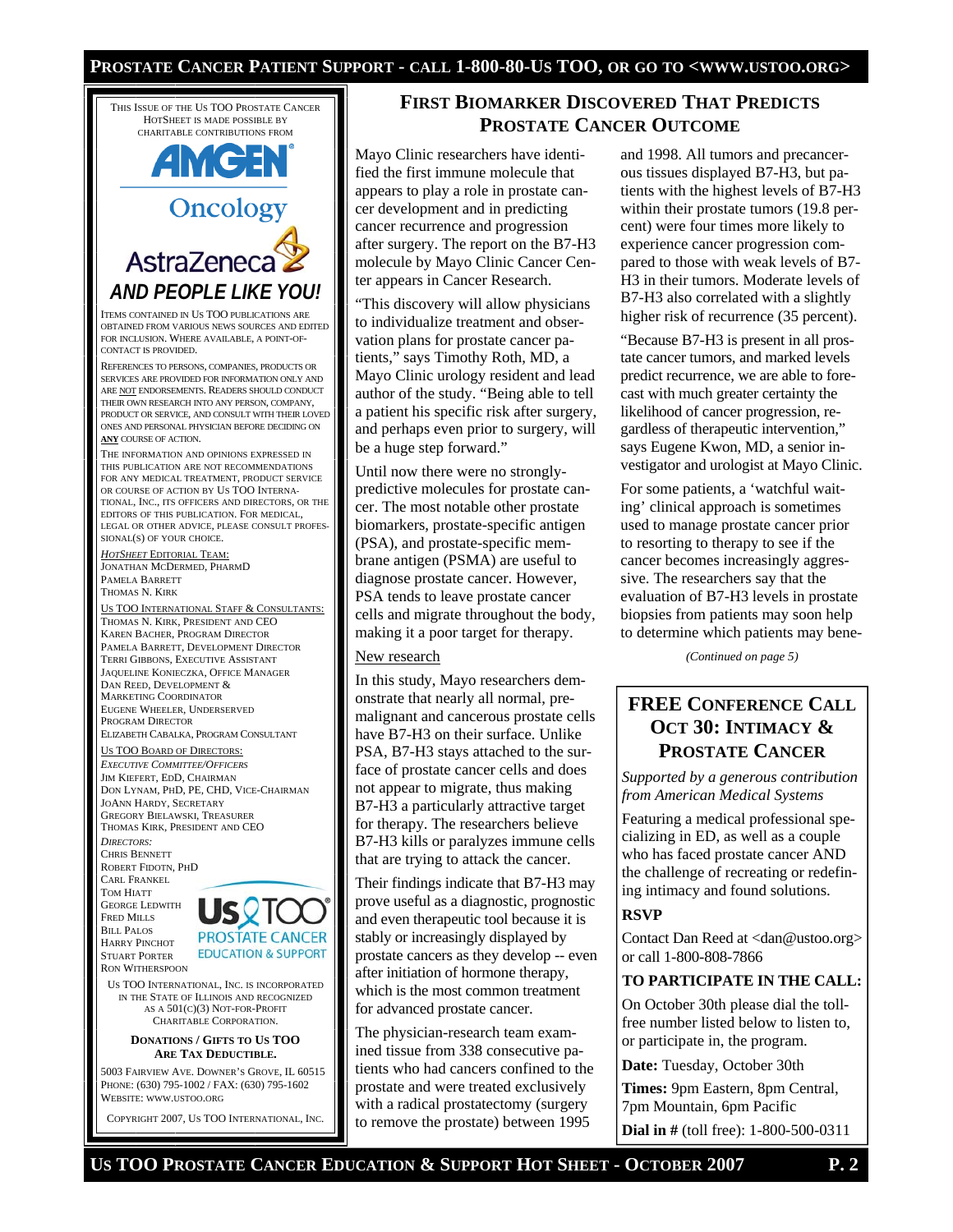# **IMPROVED PREDICTION OF PROSTATE CANCER RECURRENCE THROUGH SYSTEMS PATHOLOGY**

Aureon Laboratories and their collaborators announced the publication of their 'Systems Pathology' model for predicting PSA recurrence in the Journal of Clinical Investigation (JCI). The article supports the Prostate Px® prognostic test that provides patients and physicians a personalized estimate of their risk for prostate cancer recurrence following removal of the prostate.

The JCI article, available online and in print on July 16th, reviews data obtained in a cohort of 850 men with prostate cancer. Aureon scientists used machine learning tools to develop a model based on clinicopathological variables, histologic tumor characteristics, and cell-type specific protein biomarker quantitation.

The study found that high levels of androgen receptor were associated with a shorter time to PSA recurrence. Aureon's System Pathology approach is the foundation of their technology platform, Prostate Px. Prostate Px, in conjunction with traditional methods of disease analysis, can provide valuable insight when making postoperative therapy decisions.

*Aureon Laboratories, 16 July 2007* 



**Us TOO University Patient Education Symposium** 

# **Chicago, IL Friday, November 2, 2007**

"Windy City Update: Vital information you need to know about prostate cancer"

#### **Registration**

In Advance: \$5 per person At the Door: \$10 per person and \$15 per couple

For more information, Visit <www.ustoo.org/university>

## **DOC MOYAD'S WHAT WORKS & WHAT IS WORTHLESS COLUMN ALSO KNOWN AS "NO BOGUS SCIENCE" COLUMN**

**"Hey I got a good joke for you, do you hear about the weight loss pill that was safe, fairly inexpensive, and actually helped you lose weight!? Isn't that joke hilarious!"** 

Mark A. Moyad, MD, MPH University of Michigan Medical Center, Department of Urology

**Bottom Line: Stay away from most heart unhealthy weight loss pills and most other weight loss pills for that matter because most of them promised a lot, deliver little to nothing, and just plain stink (how do you like that for honesty)!** 

The FDA approved the over the counter (OTC) sale of orlistat (Xenical®) for weight loss for adults this year. The drug was initially approved in 1999 as a drug to treat obesity at a higher dose than the over the counter version. This form of OTC orlistat is now sold under the name "Alli" and will be indicated for adults age 18-years or older along with a low-calorie, low-fat diet, and exercise.

The drug works by reducing the intestinal absorption of dietary fat. The 60 mg capsule can be ingested up to 3 times a day with each fat-containing meal, but the company also recommends taking a multivitamin in the evening because of the concern with an additional loss of vitamin and mineral absorption. Bowel problems are the most common side effect, which include loose stools, but eating a reduced fat diet could reduce the risk of this side effect. Individuals that have had an organ transplant should not take the OTC medication because of potential drug interactions. Individuals on blood thinning medication or those being treated for diabetes and thyroid disease should also talk to the doctor about whether or not it is safe to take this medication.

This drug has not been without a lot of controversy. When the FDA panel originally agreed to allow the over the counter sale of this drug there was some concern by a number of advocacy groups. This pill as a prescription was not exactly a blockbuster drug and the results for weight loss were not very impressive, and the OTC amount is less than the prescription amount. Also, the side effects associated with this drug were well-known by many

patients. Finally, the cost could be as much as 2 bucks a day! Also, just reducing fat intake is not necessarily healthy, and it seems smarter to eat certain healthy fats as most nutrition experts recommended.

Regardless, this drug has garnered a lot of attention and may help some individuals that need a little help to jumpstart their weight loss program. However, I am simply not impressed overall! A few months ago the blockbuster drug known as "Accomplia" was supposed to be approved but it apparently increased the risk of depression so the FDA is not likely to approve it.

Remember ephedra? It was the primary ingredient in some of the best weight loss dietary supplements but the FDA found that it increased the risk of cardiovascular disease so it was banned! Meridia is not a bad prescription drug and should probably be used more often but it has some blood pressure increasing issues in some patients! Pfizer has a pill but it has not yet gone to the FDA.

What the heck are we supposed to do because carrying a lot of weight with or without prostate cancer is not a good thing!? Well, we will cover this in the next issue, but it seems that fish oil pills in moderation and exercise may potentially help reduce some weight but this is preliminary. Regardless, at least if your doctor approved of one or several fish oil pills daily it seems to be heart healthy.

We will go over the fish oil study in the next issue and other weight loss pill advice and this will force you to read the column again! I know, it is a pathetic attempt to maintain interest in my column, but you got to admit it works quite well!

#### Reference:

-FDA approves orlistat for over-thecounter use, accessed March 9, 2007, http://www.fda.gov/bbs/topics/ NEWS/2007/NEW01557.html P07-15, 7 February 2007.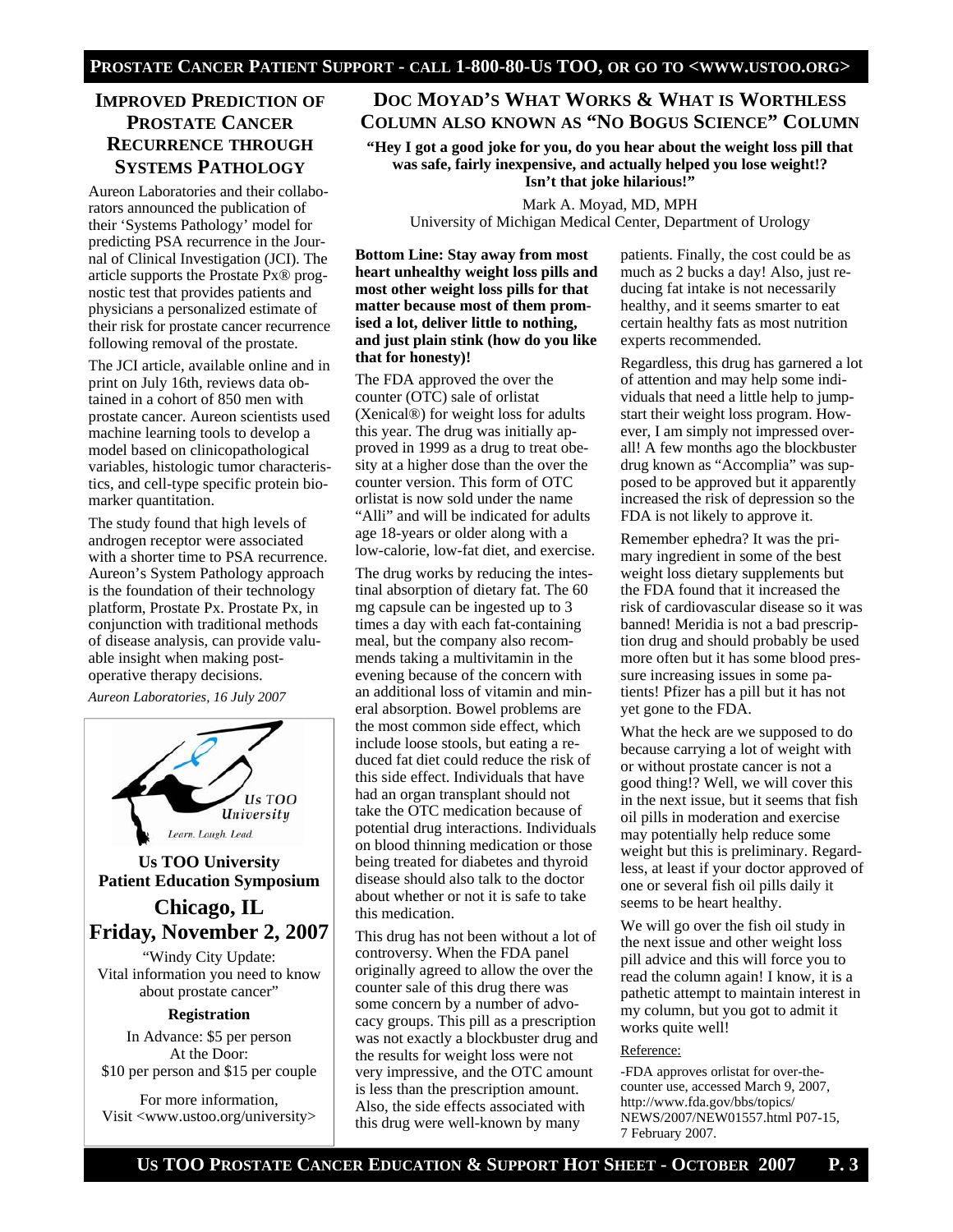#### **STATINS AND PROSTATE CANCER RISK** *(Continued from page 1)*

"The study results may help inform theories on how statins may protect against prostate cancer by suggesting that any protective pathway, if it exists, is not through androgen suppression, although further studies should be done," Dr. Hall told Medscape.

To date, there have been no epidemiologic studies that examined the effect of statin drugs on circulating androgen levels. Dr. Hall and colleagues investigated the hypothesis that statin use might reduce serum androgen levels and their carrier protein, sex hormone– binding globulin (SHBG). The researchers evaluated data from the Boston Area Community Health Survey, a population-based, cross-sectional epidemiologic study funded by the National Institutes of Health containing data collected between 2002 and 2005.

There were 1,812 men who met the inclusion criteria for the study, and of this cohort, 237 (12.4%) used statins. The most commonly used statin was atorvastatin (73.4%), followed by simvastatin (16.4%), pravastatin (5.1%), lovastatin (2.7%), fluvastatin (1.9%), and rosuvastatin (1.3%).

As compared with the rest of the cohort, the average statin user was older, had higher body-mass index, and had more comorbidities such as diabetes, hypertension, and cardiovascular disease. They also tended to be using more prescription medications.

The researchers were unable to find a relationship between statin use and serum total testosterone, free testosterone, dehydroepiandrosterone sulfate, luteinizing hormone, and SHBG, which was measured in all study participants. Even though they did initially observe a significant association between statin use and total testosterone, it was not sufficiently robust after they controlled for covariates such as age, body-mass index, time since awakening, and a history of cardiovascular disease and diabetes.

"We found that the effect of statins on total testosterone in our study was small and not significant and could be explained mainly by the presence of other risk factors for low testosterone," said Dr. Hall. "The most important risk factors in our study were lar-

ger body size, diabetes, and heart disease. In other words, being on statins was a marker for having other risk factors for low testosterone. People with diabetes are more aggressively treated with statins, for example."

An association between SHBG and statin use was noted, even after covariates were controlled for. SHBG levels in men using statins were 11% lower than those in nonusers. While a direct effect of statins on SHBG metabolism in this study cannot be entirely ruled out, they note that statin trials have not demonstrated any effect on SHBG levels in men with dyslipidemia.

"The public health significance of the study is that it provides some reassurance that statins may not have a large significant impact on serum androgens in community-dwelling men, although further studies should be done," said Dr. Hall. "Statins are the most commonly used prescription drug in the world, and the use is long-term; the evidence for or against an impact on prostate cancer is still accumulating, and further work needs to be done."

Cancer Epidemiol Biomarkers Prev 2007; 16:1587–1594 (abstract).

*Medscape Medical News, 16 August 2007* 

#### **CMS PROPOSAL**

*(Continued from page 1)* 

no tangible benefit. It also will likely result in fewer Medicare beneficiaries participating in clinical trials – compromising the overarching goals of the clinical research policy that CMS reaffirmed in its July 2006 reconsideration announcement.

In large part, the certification process is duplicative of what research institutions already must provide to other Federal agencies and institutional review boards (IRBs). In addition, many of the criteria are unworkable.

ASCO encourages its members to submit comments in opposition to the proposed policy. Comments can be submitted through August 18. (Click on the orange "Comment" link at the top right of the page.) If you have questions about the proposed policy, contact ASCO at <researchpolicy@asco.org> or call (703) 519-2929.

*ASCO Cancer Policy, 9 August 2007* 

#### **STRESS MANAGEMENT**

*(Continued from page 1)* 

went a semi-structured interview. This group and the stress-management group met with a clinical psychologist twice before surgery and were given another brief session just prior to their operation and again before they were discharged from hospital.

Men in the usual-care group had no such interventions or meetings with a psychologist. All patients completed psychosocial and quality-of-life measures, which included additional information on distress and intrusive thoughts. These measures were taken at baseline, 6 months, and 12 months.

The researchers controlled for race as well as age, baseline prostate-specific antigen, stage of disease, Gleason score, and baseline measures.

Post hoc analyses revealed significantly higher SF-36 Role Physical (RP) scores for the stress-management group compared with the usual-care patients (86 vs. 63). The comparison between the stress-management patients and the supportive-attention group was less dramatic, but there was benefit for both (86 vs. 73). The researchers reported that mixed model analyses revealed a significant group main effect for SF-36 RP ( $P = 0.01$ ).

The investigators also reported a group by time effect for general health scores. They showed that by 12 months after surgery the stressmanagement (74) and the supportiveattention (76) groups both reported higher general health scores than the usual-care group (68). There were no group differences on any of the other outcomes.

"Results suggest that even a brief presurgical stress-management intervention is beneficial in terms of improving aspects of quality of life 6 and 12 months after radical prostatectomy," Dr. Cohen and his team conclude. They suggest that adopting such interventions may well improve outcomes.

Abstract number 5148, presented on June 3, 2007 at the American Society of Clinical Oncology (ASCO) 43rd Annual Meeting in Chicago, IL.

*Medscape Medical News, 13 July 2007*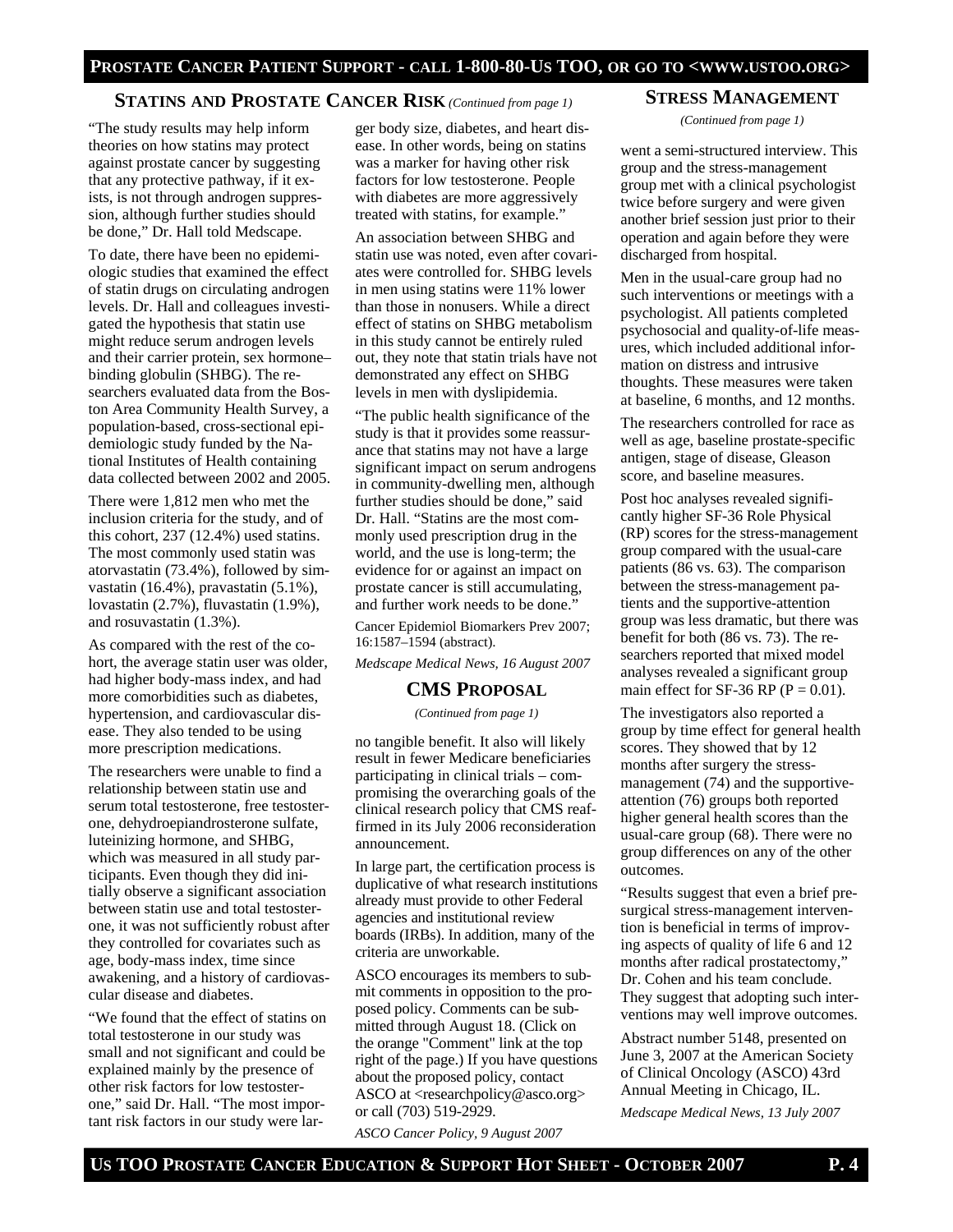# **RED WINE COMPOUND SHOWN TO PREVENT PROSTATE CANCER**

Researchers at the University of Alabama at Birmingham (UAB) have found that nutrients in red wine may help reduce the risk of developing prostate cancer.

The study involved male mice that were fed a plant compound found in red wine called resveratrol, which has shown anti-oxidant and anti-cancer properties. Other sources of resveratrol in the diet include grapes, raspberries, peanuts and blueberries.

In the study resveratrol-fed mice showed an 87 percent reduction in their risk of developing prostate tumors that contained the worst kind of cancer-staging diagnosis. The mice that proved to have the highest cancerprotection effect earned it after seven months of consuming resveratrol in a powdered formula mixed with their food. Other mice in the study, those

*(Continued on page 8)* 



Military and Federal Employees planning to donate to Us TOO in the Combined Federal Campaign held annually Sept 15 - Dec 31, please be aware that OPM has changed their numbering system. Us TOO had a 4-digit code of 2865 in the old system. Us TOO's new 5-digit code is 11614. Please use this new number on your donation forms. Thank you!

> NEW Us TOO CFC CODE# 11614

#### **B7-H3 BIOMARKER**

*(Continued from page 2)* 

fit from a watchful waiting strategy versus early aggressive treatment.

The study also points to B7-H3 as a potential therapeutic target for the clinical management of prostate cancer. "It is heavily present on the surface of prostate cancer cells, unlike [prostate-specific antigen] PSA, which is the normal marker of prostate cancer," said Dr. Kwon. "PSA is produced by the cell but then floats away from the cell and is not attached to the membrane. It would misguide the immune system away from the tumor."

In contrast, he continued, "B7-H3 is found on the surface of nearly all tumors cells. Since it has been implicated as a potential inhibitor of the immune system, it can be speculated that by blocking B7-H3, it may be possible to facilitate a potent post-immune response directed against the tumor."

Dr. Kwon and colleagues are continuing their research with the B7-H3, and a number of studies are already ongoing and in the planning stages. These molecules may also lend further insight into how malignant tumors evade the body's immune system.

To understand how B7-H3 affects the immune system, and whether a mutation of B7-H3 is involved in the antiimmune activity, Mayo is planning clinical trials for a number of cancers in late 2008. Researchers are currently developing the necessary therapeutic antibodies to be used in these studies. Investigators expect that clinical laboratory tests for the B7-H3 proteins may become available at Mayo to assist with the assessment of patients with kidney cancer by late 2007 or early 2008, and then for prostate cancer patients shortly thereafter.

This research was supported by The Richard M. Schulze Family Foundation, The Commonwealth Foundation for Cancer Research, The Helen and Martin Kimmel Foundation, and by the National Institutes of Health and the Department of Defense.

*Science Daily, 15 August* 2007 *Medscape Medical News, 20 August 2007* 

# **MORE FREQUENT PROSTATE TESTS DIDN'T REDUCE DEADLY TUMORS**

More-frequent screening for prostate cancer didn't reduce the number of tumors of the most deadly type detected between scheduled tests, according to a study that adds to the debate over how frequently men should be examined. Checking patients through a blood test every two years instead of every four failed to lower rates of aggressive prostate cancers, a European study, released yesterday in the Journal of the National Cancer Institute (NCI), found.

The routine blood tests for prostatespecific antigen, or PSA, are controversial because a positive result can lead to unnecessary treatments for people with benign tumors. There will be an estimated 218,890 new cases of prostate cancer in the US this year and 27,050 deaths, according to the NCI, a government agency.

"In most countries where PSA testing is advocated, annual testing is recommended," wrote one of the authors, Monique J. Roobol, of the Erasmus Medical Centre in Rotterdam. "With the present results, it does not seem justified to recommend annual PSA testing except in men at high risk."

While more frequent screening didn't improve detection of the most aggressive forms, the testing found more prostate cancers overall, the researchers found. Over 10 years, the incidence of prostate cancer was 13 percent among men screened every two years, compared with 8.4 percent screened every four years.

The study analyzed data for men older than 55 from medical centers in Gothenburg, Sweden, where 4,202 patients were tested every two years, and in Rotterdam, where 13,301 were screened every four years. Researchers compared the number and characteristics of "interval" prostate cancers - those diagnosed based on symptoms during the time between screenings.

"Although many of us believe that early detection is saving lives, defini-

*(Continued on page 8)*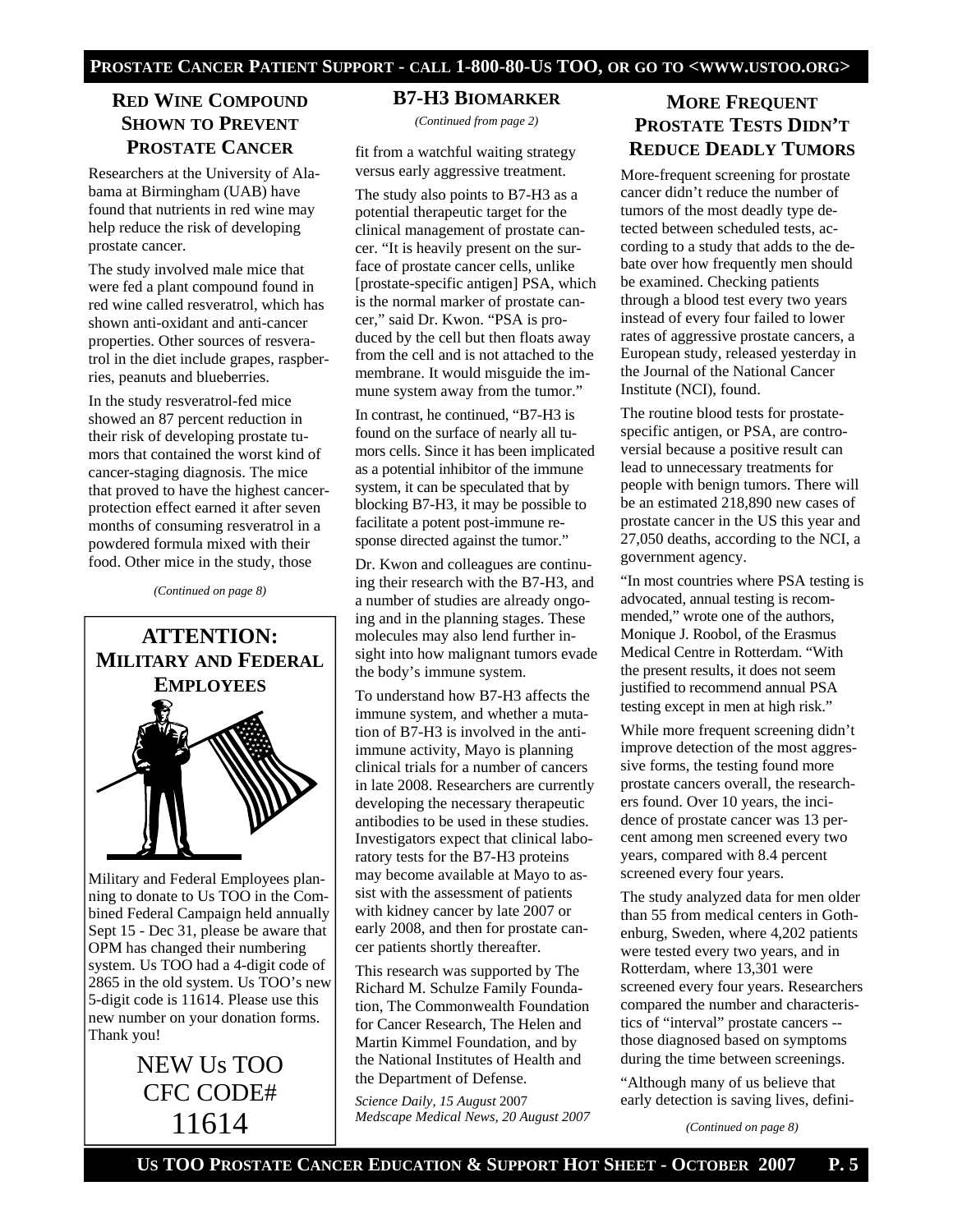# **EXTERNAL RADIATION AND BRACHYTHERAPY EFFECTIVE FOR HIGH-RISK PROSTATE CANCER**

High tumor control rates over the long term are possible with external beam radiation followed by brachytherapy in high-risk prostate cancer patients, according to researchers.

"These patients have been followed longer than any other treatment group reported in the prostate specific antigen era," lead investigator Dr. Michael Dattoli told Reuters Health.

"Moreover," he added, "the vast majority of the patients in this study group had extreme adverse features so that surgery would not have even been a treatment option -- certainly not a good option."

As described in the August 1st issue of *Cancer* (Vol. 110, pp. 551-5, 2007), Dr. Dattoli of the Dattoli Cancer Center, Sarasota, Florida and colleagues followed 119 intermediate-risk and 124 high-risk patients who had been treated by Dr. Dattoli between 1996 and 1998. All but 39 of the patients had at least one risk factor for extracapsular cancer extension.

Patients received pelvic 3-dimensional conformal external beam radiation followed 2 to 4 weeks later by implantation of palladium-103 seeds. "Extraprostatic seed placement was routinely performed," and generous brachytherapy margins were used.

The median non-failing patient followup period was 9.5 years. Overall, actuarial freedom from biochemical progression at 14 years was 87% in patients with intermediate-risk disease and 72% in those with high-risk disease. "The absolute risk of failure decreased progressively and fell to 1% beyond 6 years after treatment," the team reports.

Despite perceptions that brachytherapy is inappropriate for patients at higher risk for extracapsular cancer extension, said Dattoli, "This series strengthens the rationale that brachytherapy-based treatment may be a desirable modality for such patients."

Incontinence, impotence and bowel problems occurred at low frequencies. *Reuters Health, 27 Aug 2007* 

# **DOES USE OF HAIR-LOSS DRUG HINDER PROSTATE CANCER DETECTION?**

A popular hair-growth drug may alter the accuracy of prostate cancer screening, say researchers. Propecia® appears to alter PSA levels in middleaged men, possibly preventing the detection of the disease.

PSA is always present in men, but it tends to become elevated if prostate disorders including cancer develop. Thus, PSA testing has become a routine cancer screening, recommended to begin around age 40, when the risk of prostate cancer begins to increase. However, a recent study has shown that Propecia lowers PSA levels and can thereby interfere with the results of prostate cancer screening..

"For these men, the PSA needs to be corrected, of the detection of prostate cancer may not occur until it is more aggressive," said Anthony D'Amico, MD, lead study author from the Dana-Farber/Brigham and Women's Cancer Center in Boston, Massachusetts. For the study, D'Amico and colleagues looked as 355 men between the ages of 40 and 60, 247 of whom were given a low dose of Propecia for 48 weeks. PSA levels were measured before the study and once every 12 weeks.

By the end of the study, they determined that PSA levels dropped by 40 percent in men in their 40s and by 50 percent in the men in their 50s. Those not taking the drug had an average PSA level increase of 13 percent, relatively normal as PSA levels tend to increase with age.

Interestingly, finasteride, the active ingredient in Propecia, has also been used to treat prostate enlargement, but this is the first study to find that a very low dose of Propecia also impacts the prostate. D'Amico believes that people who take Propecia and other finasteride-containing drugs, such as Proscar® should receive more sensitive tests to detect prostate cancer if their PSA levels show even small increases.

The researchers recommend that men over the age of 40 be sure to inform their doctors if they are taking Propecia, and make sure that their PSA levels are adjusted accordingly.

*ProstateHealthNews, 15 August 2007* 

# **ANDROGEN DEPRIVATION THERAPY IN PROSTATE CANCER: 3 YEARS SHOULD REMAIN STANDARD**

Three years of androgen deprivation therapy (ADT) is currently the standard adjuvant treatment following external-beam radiation for prostate cancer, and it should remain the standard, says Philip Kantoff, MD, from the Dana Farber Cancer Institute, in Boston, MA. He was commenting on a European trial that compared a shorter regimen of 6 months of treatment and failed to show non-inferiority.

The trial was presented at the recent American Society for Clinical Oncology (ASCO) 43rd Annual Meeting, in Chicago, Illinois, by Michel Bolla, MD, from the Centre Hospitalier Regional de Grenoble, in France. It was funded by the European Organization for Research and Treatment of Cancer and designated EORTC 22961.

The trial involved 970 men with locally advanced prostate cancer (median age, 69 years) who had received external-beam radiation therapy (up to 70 Gy) and were then randomized to therapy with a luteinizing hormone-releasing hormone (LHRH) agonist for either 6 months or 3 years.

At a median 5.2-year follow-up, 100 of the 483 patients receiving 6-month therapy had died, compared with 73 of 487 patients on 3-year therapy. An independent data monitoring committee recommended disclosure of results based on an interim analysis showing futility, Dr. Bolla told the meeting. The 5-year overall survival rate was 80.6% for the shorter regimen compared with 85.3% for the longer regimen (hazard ratio [HR], 1.43; 96.4% CI,  $1.04 - 1.98$ ). This "failed to prove non-inferiority," he said.

In addition, disease progression (mostly biochemical and/or bone progression) occurred in 159 of the 483 patients receiving 6-month therapy compared with 61/487 patients receiving 3-year treatment. The 5-year clinical progression-free survival rate was 68.9% with the shorter regimen compared with 81.8% on the longer regimen (HR=1.93), and the 5-year biochemical progression-free survival

*(Continued on page 7)*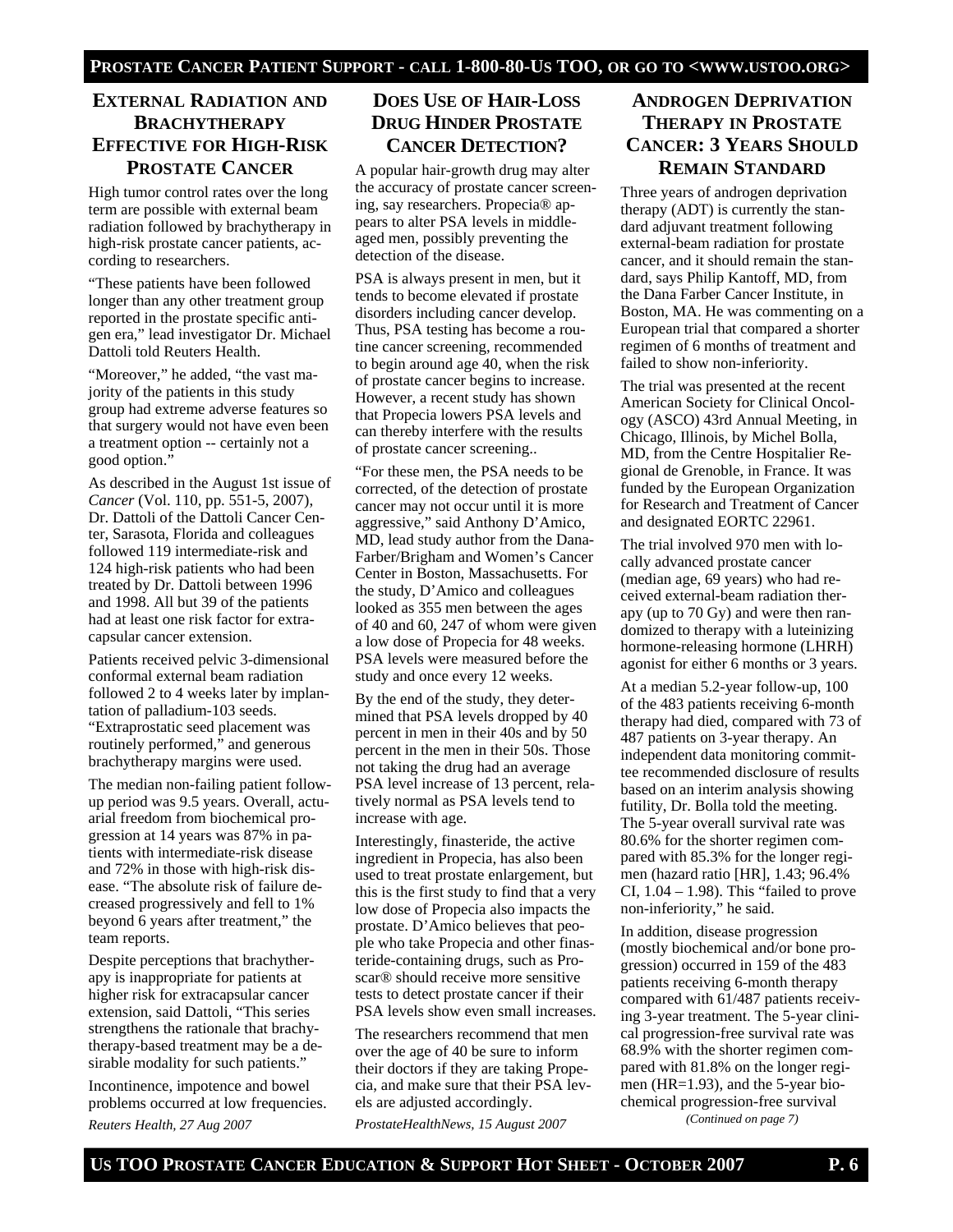# **FROM THE DOCTOR: COMMENTARY ON SELECTED ARTICLES IN THIS MONTH'S** *HOTSHEET* **By Gerald W. Chodak, MD**

It is reassuring to see that after so many years of limited research in this disease, prostate cancer research is accelerating rapidly, both clinically and in the laboratory. And yet, the first article in this issue of the *HotSheet* could severely compromise that progress. It is time for all patients to write a letter criticizing the proposed decision by the CMS that may withhold paying for participating in prospective randomized trials. Researchers already struggle to complete good clinical studies in a timely manner; without enough financial support that task will become much more difficult. **Please send that letter!** 

Two of the clinical reports this month involve radiation therapy. One extremely important study compared the use of 6 months vs. 3 years of hormone therapy in combination with external beam radiation. It found that the short-term treatment is not good enough. Around the country, the duration of hormone therapy when combined with XRT is very variable; too few patients have been receiving the optimal dose of hormones. All patients scheduled to receive radiation should carefully discuss the hormone regimen with their physician in order to avoid the possibility of under-treatment.

What about over-treatment with radia-

### **ADJUVANT ADT DURATION**

*(Continued from page 6)* 

was 58.9% on the shorter regimen compared with 78.3% on the longer regimen (HR=2.29). Both of these findings point to inferiority of the 6 month treatment regimen, Dr. Bolla commented.

The results from this trial are likely to have an impact on clinical practice, says Kevin Kelly, DO, from the Yale Cancer Center, in New Haven, Connecticut. "It really establishes the standard for patients with locally advanced prostate cancer. Some previous reports suggested that 6 months of hormonal treatment might be enough. However, this trial provides some solid evidence that longer androgen deprivation therapy is better."

*Abstract # 5014, presented June 4, 2007 at the 43rd Annual ASCO Meeting* 

tion? An uncontrolled study combining external beam radiation with brachytherapy suggests a low recurrence rate from the combination. Lacking, however, is a control group, a comparison to external beam + hormone therapy and validated quality of life surveys. A true assessment of the impact of this therapy requires a prospective, randomized study.

Another prospective study looks at stress intervention for men undergoing RP and indicates there is more to a patient's outcome after surgery than just their survival. The psychological impact of the disease and treatment is currently ignored. This study suggests that a patient's quality of life can be improved by organizing interventions before the treatment even begins. Perhaps physicians will further explore these types of interventions in their clinical practice.

Once again, studies are reported suggesting dietary products may offer a clinical benefit for prostate cancer patients. A Canadian study looked at broccoli and cauliflower ingestion and found it may lower the incidence of aggressive tumors. Another study in mice suggests that ingesting the equivalent of ONE BOTTLE of red wine a day may prevent prostate cancer. And, the value of statins in preventing cancer is again addressed. Sometimes it may seem that this column is overly cautious when articles like this are reviewed. The intent, however, is to point out which findings are scientifically valid and warrants a patient's behavior modification. While it is highly likely that diet and other health interventions do impact on prostate cancer disease, few of these studies lack the proof necessary to tell you what to do. Without a prospective study in humans, we can only hypothesize what should be done. Retrospective studies, even when a number of them seem to show a similar finding, are not proof of benefit. And then there is the multitude of unanswered questions such as how much, at what age to start, how a food is prepared, etc. As for red wine, I wonder what those mouse livers

would look like if their resveratrol came from wine rather than an extract. Another question for wine drinkers; does it matter whether the reserveratrol is from Malbec, Cabernet or a Pinot Noir?

Testing for prostate cancer still raises many questions, not only if is should be done but as discussed in this issue, how often? In the United States, supporters of testing recommend doing it annually though proof of benefit is still lacking. The study from Europe found that testing every two years instead of every four might not affect the number of aggressive cancers detected in between the recommended testing interval even though more cancers were detected. The problem may be that aggressive cancers spread so early that by the time currently available tests can detect the cancer, it has already spread beyond the prostate. More frequent testing just finds more non-life threatening cancers. Perhaps the finding of the B7-H3 molecule reported from the Mayo clinic and described here could be the beginning of an ability to define which cancers are not life threatening. For now, however, the best interval that balances finding as many of the life-threatening cancers without causing too much over treatment cannot be defined.

Prostate Px is a relatively new test intended to predict the probability that the PSA will recur or the cancer will progress. Potentially, this information could be useful but at present there are no prospective trials that show if any treatment based on this test will change the long-term outcome. At present, PSA recurrence is not recognized as a suitable outcome so hopefully studies will be forthcoming.

Lastly, a clinically useful report from Boston provided some new information about a medication used to treat hair loss. Since the development of these drugs, clinicians have been aware that treatment of BPH with finasteride and similar drugs will lower PSA. Now we also know that taking it for hair loss has a similar effect and if a PSA is measured, this should be taken into consideration.